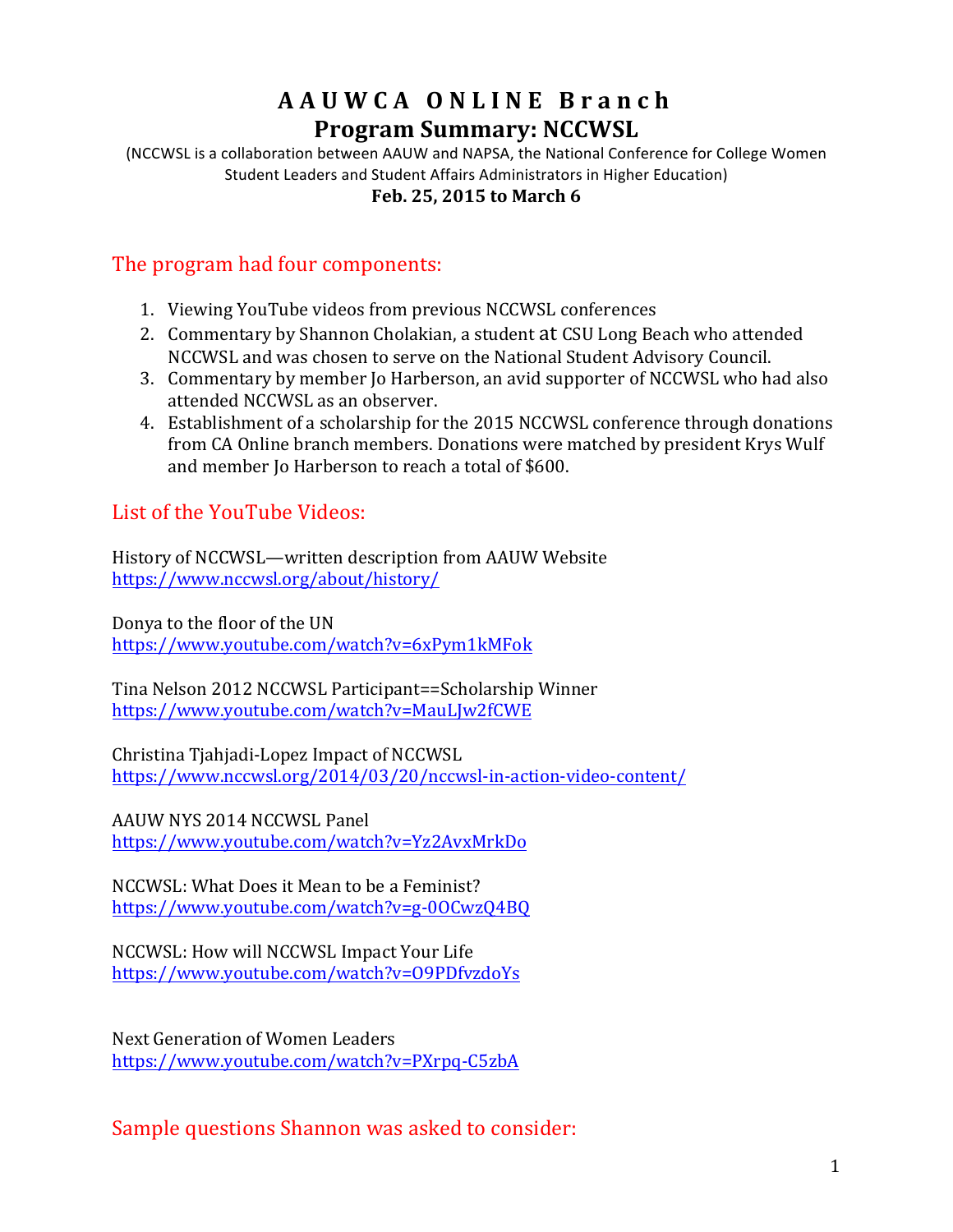Take us through a day at the conference. What did you actually do there?

Would you say it was life-changing to attend?

How did it affect what you are doing now?

If a scholarship recipient, how important was it to receive the scholarship? Could you have attended without it?

What skills did you learn or hone while attending?

What was the most impressive/memorable thing about the conference?

#### Actual Questions/Comments for Shannon:

I read through the background material and I am amazed that this program has been in existence since the 90's. The videos were eye opening. I would like to hear more about the specific experiences that Shannon had at NCCWSL.

Where to begin! I received a scholarship from AAUW-CA to attend because my campus had the most e-student affiliates of the state. I traveled by myself to Washington D.C., and navigated the metro to College Park, where University of Maryland was located. My roommate was a young woman from Cal Lutheran, and my suite mates were both from CSU Northridge. True to conference form, I went to workshops, breakout sessions, and panels, all held by strong professional women. Then we also had free time in the nation's capital, which was amazing for I had never been before.

We were allowed to pick four workshops, and I chose four whose names were essentially "Authentically You: Using your Identity to be the best Leader you can be," "How to Talk Yourself out of Any Sticky Situation," "Overcoming the Perfect-Girl Myth" and "Lean Over: Discussion on Identity."

Each workshop had  $30/40$  people in it and were engaging and interesting. Deciding which workshop to go to was so hard!

Also, we got to listen to and ask questions of our two distinguished speakers (Chelsea) Clinton and Deanna Zandt) and of our five Women of Distinction award recipients.

And what I have described above is only a glimpse of the entire conference. Every moment was packed with opportunities to bond, compare notes, and network.

Since I left NCCWSL I have established the AAUW student branch on my campus, become a Student Advisory Council member for AAUW National, and have been speaking up the coast about my experiences. On campus, I became a cabinet member for our student government, and started an Inclusive Language Campaign to encourage people to be considerate of the diversity we have on our campus. I also started a scholarship, and caused a bit of an uproar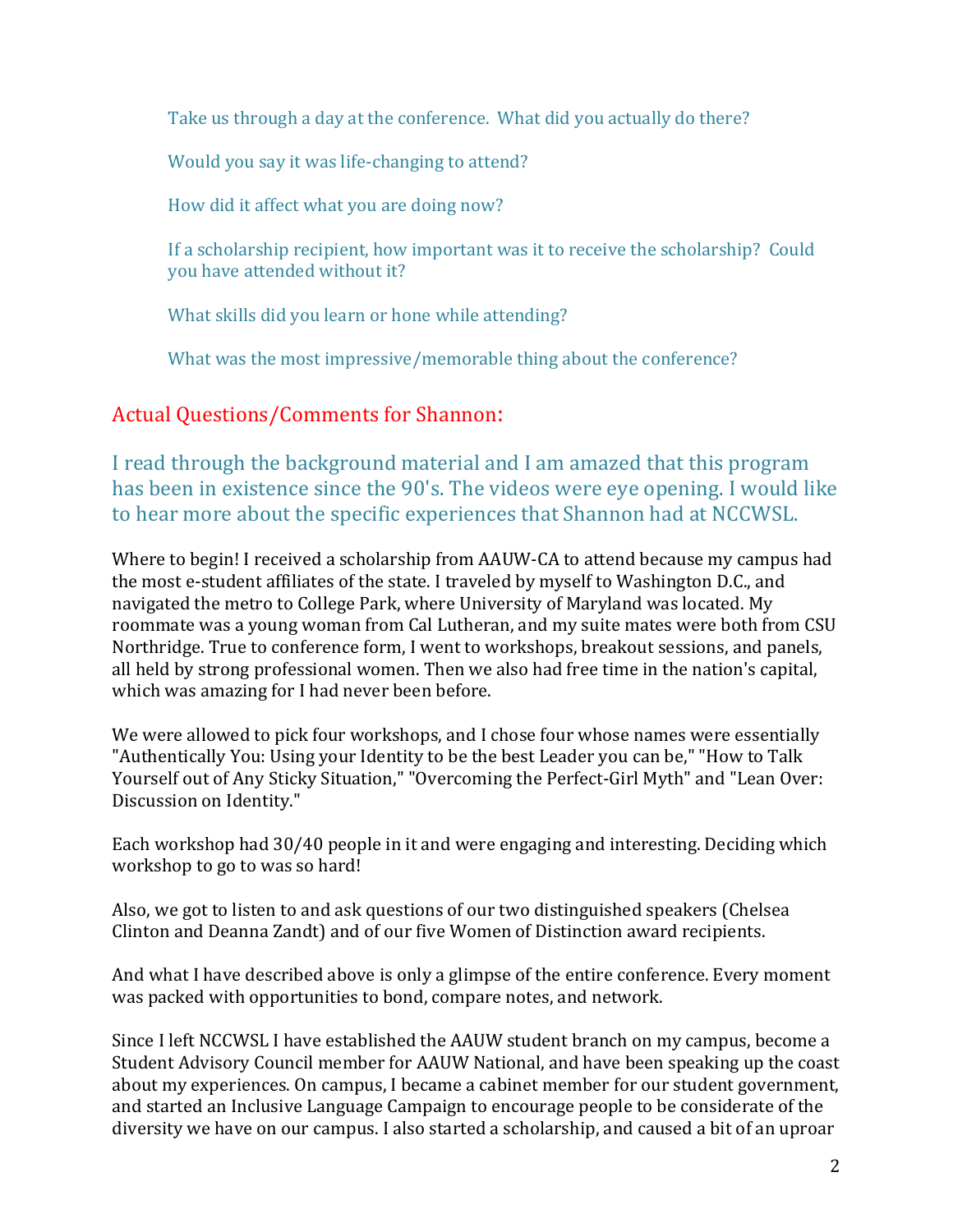on campus by petitioning the office of the vice president of our school so we can get fulltime representation for our resource centers. This semester I am continuing by planning two major AAUW events and continuing as a Resident Assistant on an all-woman floor.

# How did you find out about NCCWSL? Did an AAUW branch provide you financial support (or any other type of support) for you to attend?

\_\_\_\_\_\_\_\_\_\_\_\_\_\_\_\_\_\_\_\_\_\_\_\_\_\_\_\_\_\_\_\_\_\_\_\_\_\_\_\_\_\_\_\_\_\_\_\_\_\_\_\_\_\_\_\_\_\_\_\_\_\_\_\_\_\_\_\_\_\_\_\_\_\_\_\_\_\_\_\_\_\_

I knew of NCCWSL from my e-student affiliate membership. I would get emails every year that it was taking place, but knowing that it was in Washington D.C. I never expected to go. AAUW-CA ended up sending me on scholarship because CSULB had the most new e-student affiliates in the state, and for that I am forever grateful.

#### Is there a Women's Studies program at your university? Does the faculty or school disseminate information about organizations like AAUW?

Have you always taken leadership roles as you progressed through junior high and high school or was there something that sparked this interest? Are there strong female role models on either side of your family? If so, how close were you to that individual as you grew up?

CSULB has a phenomenal Women's Gender Sexuality Studies program, and I have been fortunate enough to take many of their classes. They do indeed encourage and inform about organizations like AAUW. On campus we are very fortunate to have many organizations like FORCE or Feminist Organization Raising Consciousness and Equality, URGE, Feminist Majority Campus Organization, and Women's Gender Sexuality Studies Student Association.

My mother is very strong-willed, having raised a child on her own and getting trade educated before having and raising two more kids. I have been lucky to know my grandmothers while they were alive, and they were all strong as well. While my mother emphasized the importance of my education, I will be the first to earn a degree in my family. My mother and I are not very close despite her being my first role model, but my older sister is twelve years older than me and has been my mentor from a young age.

For some reason I have always wanted to be a leader. I think I was just very well read and well-spoken at a young age and adults gave me attention and responsibilities, and I continued it from there. It has gotten me into trouble though (ha ha), I love being involved and helping. Sometimes it's hard to say No!

NASPA–Student Affairs Administrators in Higher Education -- What does NASPA stand for? It doesn't seem to relate to "Student Affairs" at all. I would also like to know 1) how much does the conference cost? 2) approximately how many scholarships are available for NCCWS? and 3) do they ever give partial scholarships?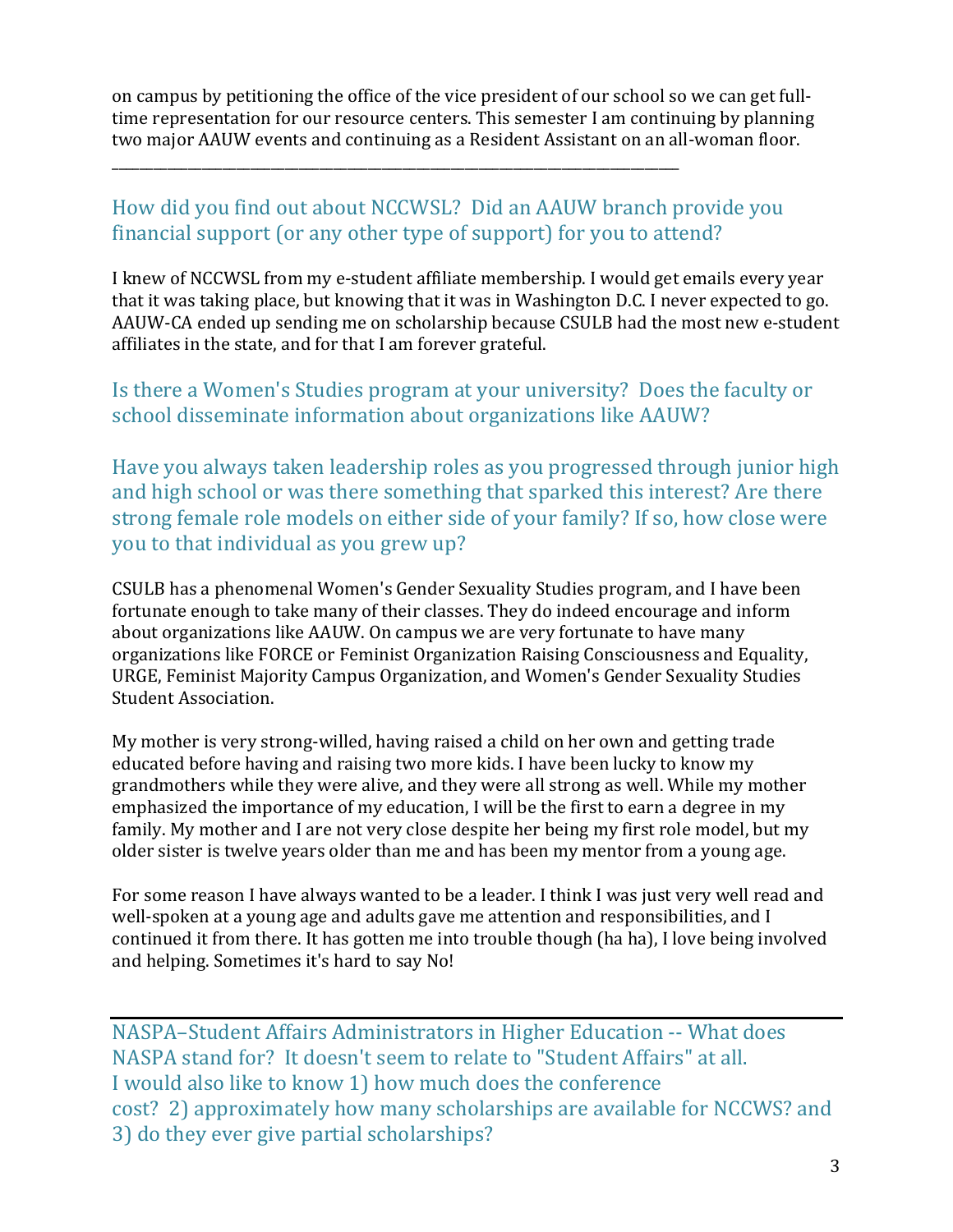I asked the same question when I first was introduced to NASPA. I have been told that it no longer is an acronym, or that they have un-marketed what it once stood for.

As for the other questions, it is hard to have a solid answer. Registration is one cost, but airfare is dependent on time of booking, etc. I was told that the scholarship I received was valued at \$1000.

Also, scholarships are varied because they can come from individual branches, or from the state, from individual people, or from national. I know a lot of Universities have travel grants that students can apply for to cover travel, but that is also dependent on the school.

A full break down [of costs] can be found here: https://www.nccwsl.org/registration/

Essentially, early-bird registration is \$425. You can also pay for pre-conference activities and an extra night stay, and there is a discount if four or more people register together.

# Would say you need a "thick" skin to take on leadership roles? What is your response to those who criticize you in public, in particular.

In some sense yes, in some sense no. I don't think there are skills you need to be a leader. I believe anyone can and should do it. However, there are skills that definitely help.

As I discover more and more about myself as a leader, one of my highest valued skills is being able to be open minded and a good speaker.

I know plenty of on-campus leaders who have thick skin, but are unable to let things go. That is the true struggle: what is worth fighting and what is not.

So do you have to have a thick skin? No. Does it help? Yes. Do skins get thicker with experience? Yes.

Second part of the question.

One of the hardest experiences I've dealt with was being confronted by the Vice President of my university. She said some slanderous things about me, in front of other university officials. I answered as well as I could to these statements, and had to tell myself that just because I was being yelled at didn't mean that what I did was wrong. My goal was just different than hers.

I looked to my support system and mentors for perspective, and then I put my feelings for the Vice President to rest. In the end, we all wanted what was best for the school, we just thought those were different things.

So to answer the question, I start with a lot of introspection, and then I get back up from my support system, and then I decide what action should be taken. Sometimes the action is to re-approach the person, and sometimes it is to let it go. There's no real way to judge which to do until you're in the situation and feeling the tension.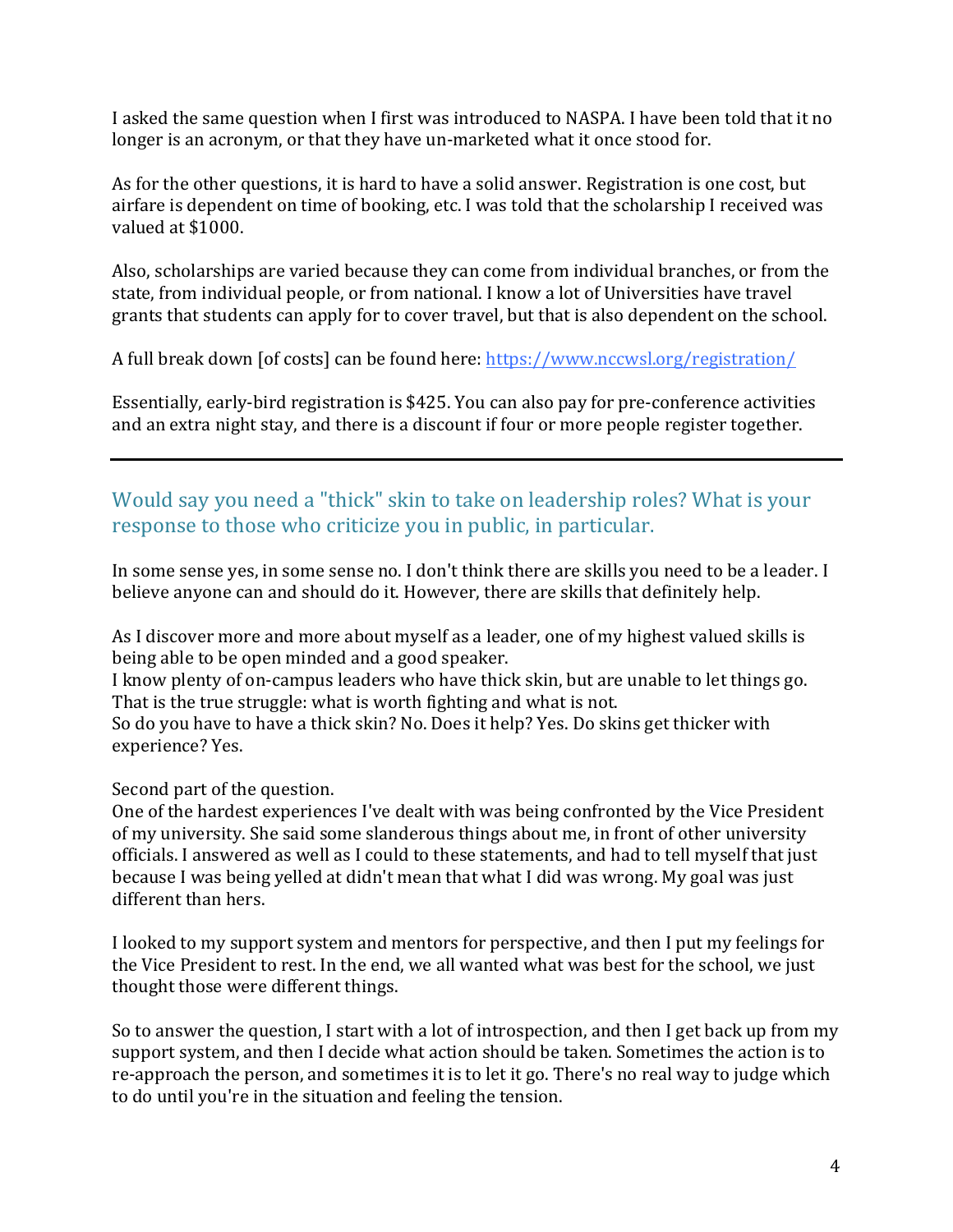The deal with the VP happened after NCCWSL, and I'm so glad of it, because I took a workshop called "How to Talk Yourself Out of Any Sticky Situation." The workshop was based off the idea that common improv tactics can be used in negotiation. Like, on an improv stage, if someone says "I'm a monkey!" You would respond with, "YES! You're a monkey AND you have a silly hat!" And as silly as it sounds, there are valuable takeaways from the practice. First, validation. The YES! Is essentially telling the person that you hear them, that they are of value. The AND is how you add in your perspective in a nonthreatening way.

I have used this in classrooms, in my workplace, and when talking with the VP. That was only one of the workshops, and I took away a whole new way of approaching negotiating situations. I took away similar changes to my life with every workshop I attended.

#### Your accomplishments are impressive for someone so young. How did NCCWSL help you in these accomplishments?

Leaving NCCWSL I was energized. I felt like I could do anything. One of the major parts of the conference that we focused on was confidence. At the conference, there was no one to tell you that what you believed was wrong or that there was a limit on what you could achieve. It was three days of like-minded energizing, rewarding fun.

One of the major things I took away from NCCWSL was this amazing want to pay things forward. I wanted women to feel the energy I did, to believe in themselves, and believe in the power of women when we worked together. That's why I joined the Student Advisory Council. That's why I set my goals high and taunt failure. That's why I continue to speak at AAUW events as a representative.

So really, NCCWSL gave me some realistic confidence in myself, and that's what has translated into my recent accomplishments. I have also used the networking tools and tips and tricks I learned from the workshops, and I have made friends across the country who keep me on the pulse of the nation.

# Questions for Jo Harberson

#### How did you decide to attend a NCCWSL conference? What were your initial and longer-term impressions?

I was in DC with a few other AAUW women and we decided it would be fun to attend the conference in Baltimore. It was an amazing experience, though a bit expensive since we had to pay for everything ourselves. But so worth it!

I was overwhelmed with the enthusiasm of these young women. I wanted to be their age again and have the opportunity to participate in NCCWSL! It was really hard to choose which workshops and programs to attend. I wanted to do everything.